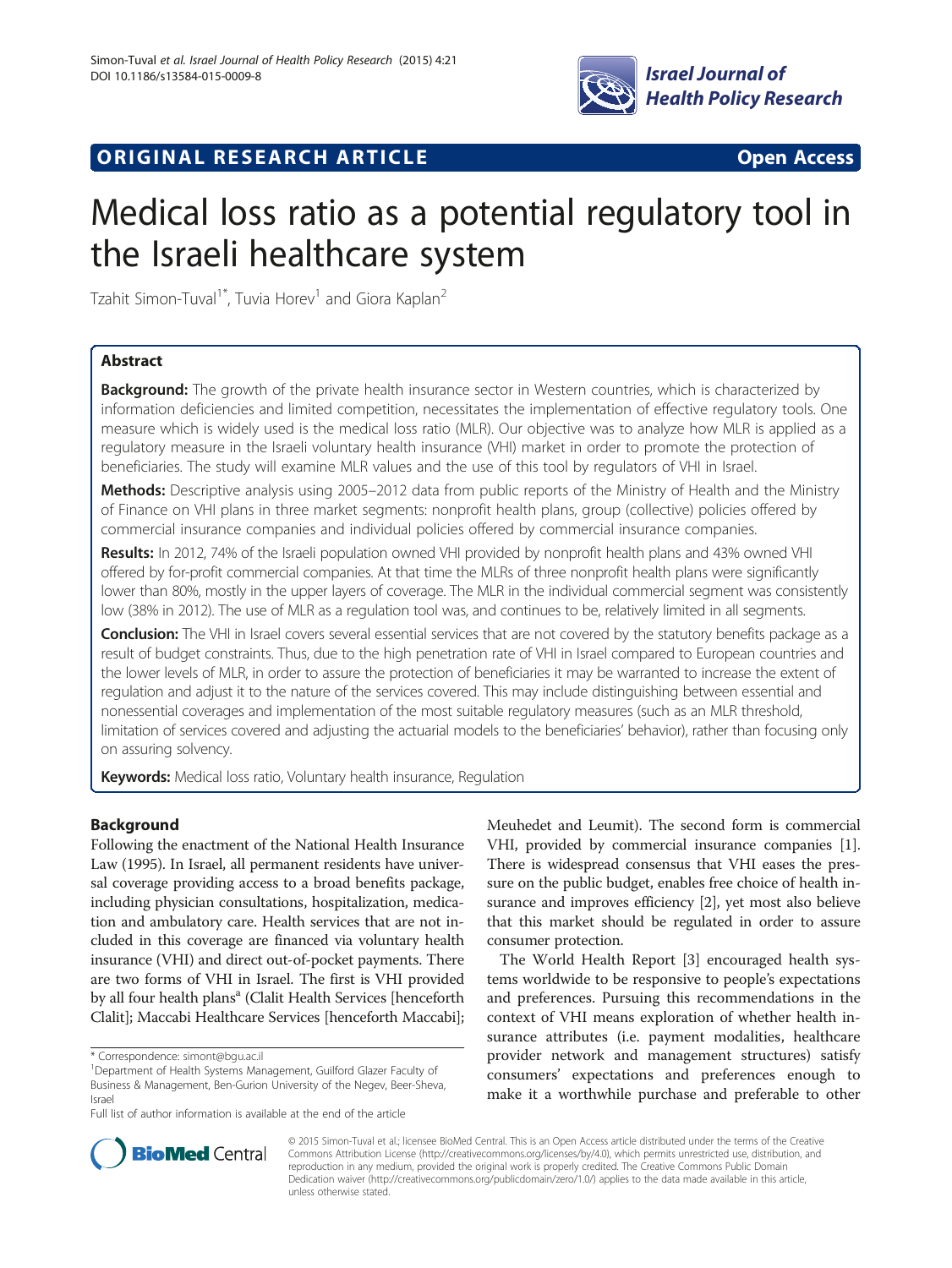commodities. Theoretically, VHI plans that operate under conditions of perfect competition would inherently strive to satisfy consumers' preferences; thus, only minimal regulation would be required. However, due to several market failures such as information deficiencies, moral hazard, adverse selection and higher market concentration, more substantial market regulation is warranted.

The medical loss ratio (MLR) is a widely used indicator that is defined as the ratio of total losses incurred (paid and reserved) in medical claims plus adjustment expenses divided by the total premiums earned [\[4](#page-7-0)]. Although this measure is calculated differently across countries as well as across different health insurance plans within the same country, generally high ratios can be achieved either through high medical expenditures (numerator) and/or low premiums (denominator). This measure is interpreted by purchasers, insurers and regulators in different manners. In his illuminative article, Robinson [\[5](#page-7-0)] has argued that MLR may not be interpreted as a measure of clinical quality or social contribution. He pointed out four potential sources of differences in MLRs: the nature of the vertical structure of the health system, the product diversification, the channel diversification and the geographic scope [\[5\]](#page-7-0). Namely, higher MLRs may be observed among HMOs where the insurer and the providers are vertically integrated, since they may attribute less administrative expenses to the insurance plan. In addition, higher values of MLRs may be observed in large health plans or those targeted at large group of employers due to economies of scale and lower marketing costs.

Regulatory approaches to VHI markets vary across countries and on the level of intensity spectrum. At its one end lies a regulatory system that is focused mainly on financial aspects such as enforcement of solvency standards, thus reflecting limited governmental involvement in the market. At the other end of the spectrum lies tighter regulation (material regulation) that adopts stricter requirements to assure consumer protection such as high accessibility to qualitative coverage. The Third Directive of the European Union on Non-Life Insurance in Europe (1994) was adopted by the member states regarding private health insurance markets provided by both commercial and non-commercial insurers. Generally, when addressing health insurance policies that are not substitutive, i.e. do not cover the same benefits as those provided by the statutory health insurance coverage, this directive focuses mainly on financial regulatory tools to promote both the financial stability of insurers and consumer protection. However, when private health insurance is substitutive to the statutory one, tighter regulatory approaches (material regulation) are allowed by the Directive [[6\]](#page-7-0). An example for material regulation can be observed in the Patient Protection and Affordable Care Act Public Law (2010) in the United States, which enforces large‐group health insurance plans (101 employees or more) to keep minimum MLR of 85% of the premium revenue and small‐group (up to 100 employees) health insurance plans to keep a minimum MLR of 80% [[7\]](#page-7-0).

In recent years, policy makers in Israel have raised concerns regarding the negative influence of the increase of private health insurance on the publicly financed health sector (e.g. unequal competition on human resources, inefficient duplicity of services, etc.) and recommended that tighter regulation requirements be applied [[8-10](#page-7-0)]. The Israeli setting can provide laboratory conditions to examine the intensity of regulation on the VHI market since it is not subject to exogenous limitations. On the one hand, similarly to most of the European countries, Israel has universal statutory health insurance with relatively generous coverage. In general, its VHI is not a duplication of the statutory coverage or substitutive to it, and its main components are supplementary and complementary to the basic coverage. In addition, similarly to Europe, VHI in Israel is offered both by nonprofit mutualities and by for-profit commercial insures. However, as opposed to the European VHI market, Israel's regulatory authorities are not obligated to the Third Directive on Non-Life Insurance and thus free to determine the nature and extent of applied regulatory measures, namely, the optimal mix of financial and material regulations. Given the above mentioned calls for more intensive regulation of the VHI market in Israel, one would expect that material regulation will be increased. In this article we examine the intensity of the regulation through one potential regulatory tool – MLR – that combines aspects of consumer protection, including accessibility to quality care, and insurers' solvency. The purpose of this study is to analyze how MLR is regulated in our unique environment in order to improve the protection of beneficiaries. Specifically, the purpose is to examine MLR values and the degree of its regulation in three market segments of VHI in Israel: the nonprofit health plans, the group (collective) commercial health insurance market and the market of individual commercial health insurance policies. We used 2005–2012 data from public reports of the Ministry of Health and the Ministry of Finance.

## VHI in Israel

Our data refer to VHI for medical expenses (excluding long-term care, compensation for critical illnesses, disabilities, and insurance of non-residents of Israel and for Israelis traveling abroad<sup>b</sup>) of three insurance arrangements: VHI provided by health plans; group (collective) commercial VHI; and individual policies of commercial VHI. Table [1](#page-2-0) summarizes the characteristics of these three segments. The VHI provided by the health plans in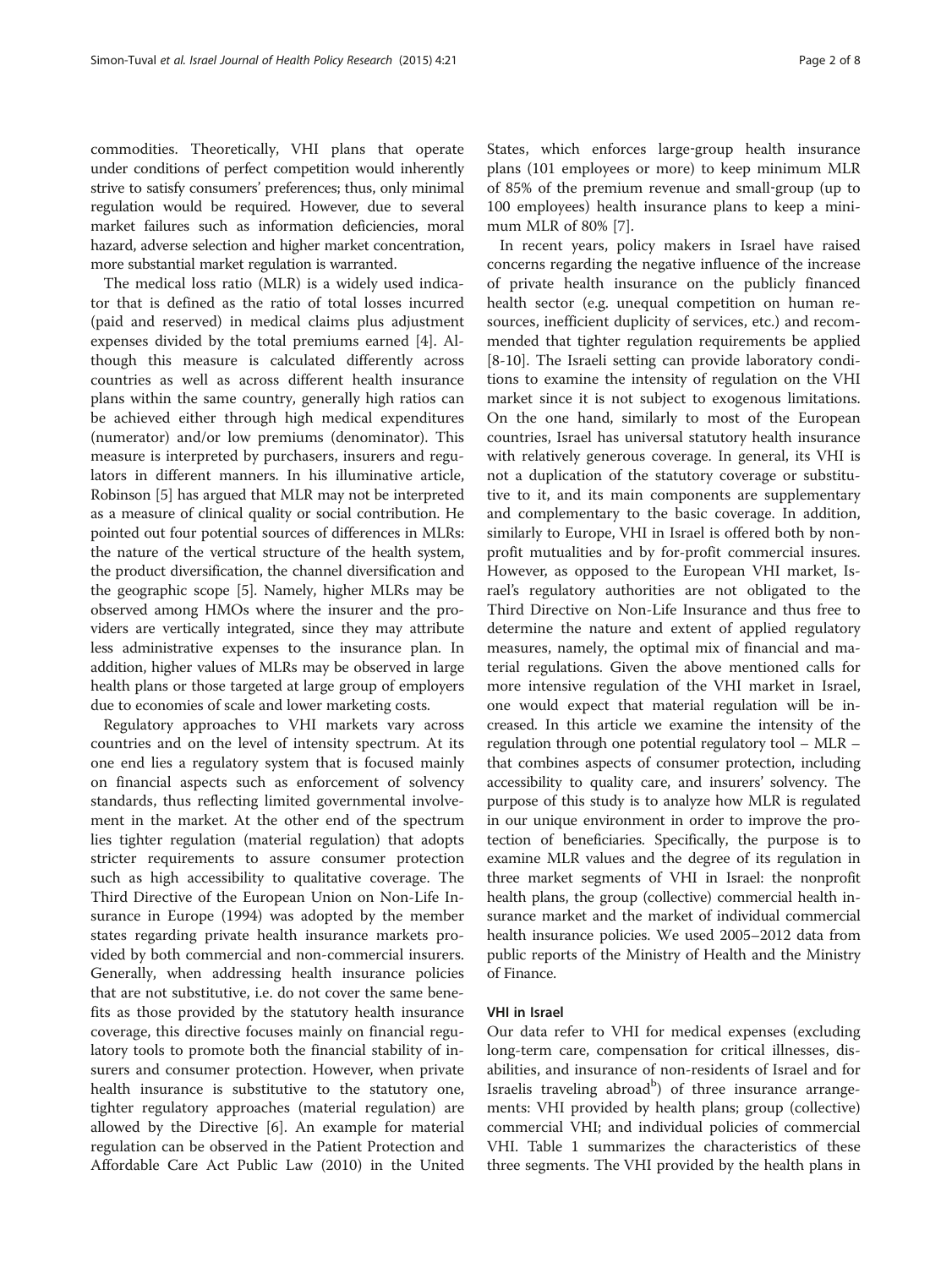| Market segment                                 | Health plans                                                       | Group commercial                                                         | Individual commercial                                                    |
|------------------------------------------------|--------------------------------------------------------------------|--------------------------------------------------------------------------|--------------------------------------------------------------------------|
| Legal framework                                | National Health Insurance Law<br>(1994)                            | Insurance Contract Law (1981) Insurance<br>Business (Control) Law (1981) | Insurance Contract Law (1981) Insurance<br>Business (Control) Law (1981) |
| Regulatory Authority                           | Ministry of Health                                                 | Ministry of Finance                                                      | Ministry of Finance                                                      |
| Medical underwriting is legally No<br>possible |                                                                    | Yes                                                                      | Yes                                                                      |
| Eligibility                                    | Health plans' enrollees                                            | Organization (group) members                                             | Whole population                                                         |
| Premium level                                  | Community rating                                                   | Community rating                                                         | Risk adjusted                                                            |
| Contractual horizon and<br>flexibility         | Short-term, periodically modifiable<br>(both premium and coverage) | Short-term, periodically modifiable<br>(both premium and coverage)       | Guaranteed lifetime contract,<br>relatively non-modifiable               |
| Tax status                                     | Nonprofit                                                          | For-profit                                                               | For-profit                                                               |
| Number of firm                                 | $\overline{4}$                                                     | 6                                                                        | 10                                                                       |
| $CR3+$                                         | 95%*                                                               | 95%**                                                                    | 69%**                                                                    |
| Herfindahl-Hirschman Index <sup>#</sup>        | 0.35                                                               | $0.40$ <sup>**</sup>                                                     | $0.21$ <sup>**</sup>                                                     |
| Channel diversification                        | Single contract to a large group                                   | Single contract to a large group                                         | Different contract to each<br>individual                                 |
| Vertical structure                             | Partial ownership of most of<br>providers                          | Contractual linkage with providers                                       | Contractual linkage with providers                                       |

<span id="page-2-0"></span>Table 1 Characteristics of the voluntary health insurance market in Israel

† The index measures the fraction of market income (paid premiums) that is attributed to the three largest firms.

# The index is calculated as the sum of squared share of all firms operating in the market. The share refers to the ratio of firm's premiums income in the total income in the market.

\* Computed by the authors following data from 2013 public report of the Ministry of Health [[11\]](#page-7-0). \*\*Source: 2013 public report of the Ministry of Finance [[12](#page-7-0)].

Israel is subject to a different legal framework compared to the commercial VHI, and while the health plans' VHIs are regulated by the Ministry of Health which generally implements tight requirements that might be considered as more material regulations, the commercial VHIs are regulated by the Ministry of Finance, which applies less intense requirements and tends to focus more on financial regulation. Healthcare services covered by all three segments may overlap and each VHI may include both complementary coverage (i.e. services exclude from the statutory benefit package and/or reimbursement of statutory charges) and supplementary coverage (greater choice and higher accessibility to services included in the statutory benefit package) [\[6,11,12](#page-7-0)]. Although the health plans' VHIs are provided by nonprofit organizations and the group commercial VHIs are provided by for-profit firms, both provide short-term contracts that can be modified periodically (premium levels and coverage) and both apply community rating as a basis for their premiums. In addition, both segments usually do not require medical underwriting. Although the third segment, i.e. the individual commercial VHIs, are provided by for-profit firms and share the same legislative basis as the group commercial VHI, they are significantly different from the group commercial VHIs due to the fact that they assure lifetime contracts (including guaranteed premiums and coverage) that are adjusted to personal risks (at enrollment) and enrollment is conditional to a medical underwriting process.

The health plans' VHIs in Israel are provided by all four health plans. Purchasing VHI from a health plan is conditional to enrollment in the health plan. Clalit, Maccabi and Meuhedet provide both lower and upper layers of coverage, whereas Leumit provides two parallel plans. Purchasing the upper layer of coverage in Clalit, Maccabi and Meuhedet is conditional to purchasing the lower level. Compared to the upper layer of coverage, the lower layer is quite similar (although not identical) across all health plans. Generally, both layers include relatively essential health services that were not included in the statutory coverage due to budget limitation. The lower layer of the coverage in Clalit is called "Mushlam" and the upper one is called "Platinum". The lower and upper layers of coverage in Maccabi are called "Silver Shield" and "Gold Shield"<sup>c</sup> respectively. The lower layer of coverage in Meuhedet is called "Adif" and the upper one is called "Meuhedet Si". The parallel plans in Leumit are called "Silver" and "Gold". According to the Herfindahl-Hirschman Index (Table 1), the level of concentration in the health plans' segment is relatively lower than in the group commercial segment, where 6 firms operate (0.35 vs. 0.40), although according to the CR3 index 95% of income in both market segments is attributed to three organizations. A lower level of concentration is observed in the individual commercial segment where 10 firms operate (0.21 vs. 0.35) and 69% of this market segment's income is attributed to the three largest firms. The vertical structure varies in the VHI market, both between and within segments. While all health plans employ their own physicians,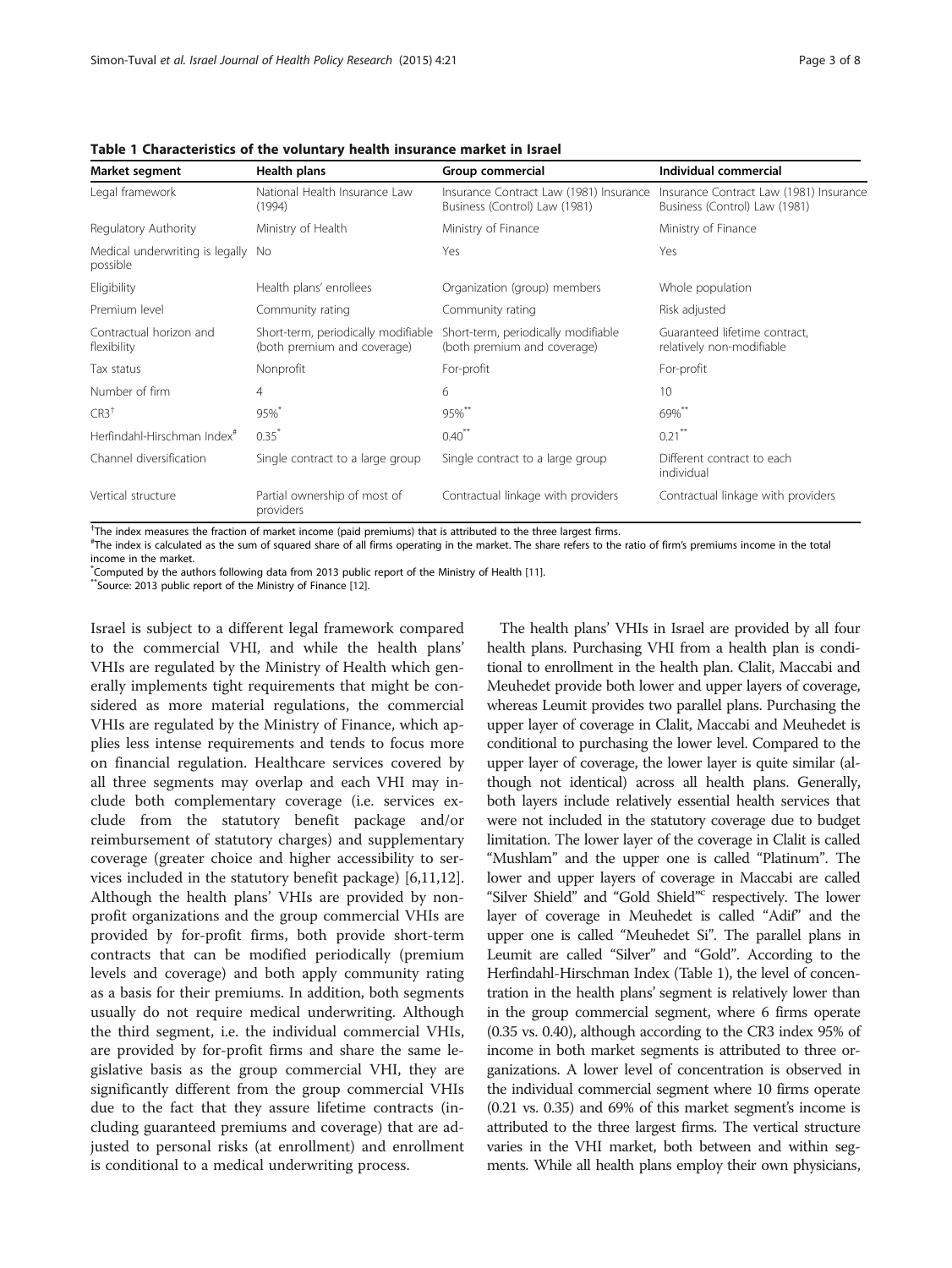only Clalit and Maccabi own hospitals. On the other hand, the commercial firms (both group and individual) rely primarily on contractual rather than ownership linkage with providers.

Insurers in all segments of the VHI market are obligated to report, to the regulator, data on several financial indicators as well information about the health services covered [[11,12\]](#page-7-0). However, based on current laws and regulatory circulars, neither tight regulation of MLR, such as a minimum threshold or an MLR band, nor imposed sanctions, are observed in this market. In addition, the coordination between the Ministry of Health and the Ministry of Finance regarding the regulations in the VHI market using the MLR is limited; there is no joint standardization of accounting, administration and clinical practices and definitions.

## Results

The number of people enrolled in VHI of health plans in Israel is steadily growing, yet change rates have decreased since 2009 (Table 2). In 2012 74% of the Israeli permanent residents owned at least one policy of VHI provided by the nonprofit health plans. The rates of selfreported ownership of commercial VHI are presented in Table [3.](#page-4-0) In 2012 43% of the Israeli population reported that they owned commercial VHI. These rates are high compared to OECD countries [\[13](#page-7-0)].

The MLR in the VHI provided by nonprofit health plans is calculated as a quotient of actual claims (deducted by copayments) with respect to premiums revenues. The total MLR in all health plans' VHI was 82% in 2012 [[11](#page-7-0)], yet there is a variance in MLRs across health plans (Table [4](#page-4-0)). Clalit and Meuhedet, where both layers of coverage actively recruit beneficiaries, demonstrated higher MLR in their lower layer of coverage as compared to the upper layer (87% vs. 72% in Clalit and 96% vs. 45% in Meuhedet). Most of the enrollees in Maccabi and Leumit in 2012 owned the Gold layer of coverage, yet while the MLR demonstrated in Maccabi was 87% in 2012, this measure in Leumit was 69%. In addition, while this measure was relatively steady since 2005 in Clalit and Maccabi, it decreased in Meuhedet and Leumit.

Unlike the calculation method adopted by the health plans, the MLR in the commercial VHI is calculated as a quotient of actual gross claims plus changes in outstanding claims plus indirect expenses for claims management (all included in the numerator) with respect to premium revenues (the denominator). In spite of this difference, these two calculation methods are comparable to some extent since, according to the Ministry of Finance, the components of the changes in outstanding claims and the claims' management expenses in the numerator are relatively marginal. The MLRs of group and individual commercial VHI in 2012 were 85% and 38%, respectively, and both had increased since 2005 (Table [5](#page-5-0)).

The description of the operation, marketing, general and administrative expenses as percentage of premiums' income is depicted in Table [6](#page-5-0) (this data was not available for the commercial VHI). The proportions of these expenses in Meuhedet and Leumit are relatively higher than those in Maccabi and Clalit. In addition, according to the National Health Insurance Law, all VHI provided by health plans must maintain a balanced profit and loss statement. The net profit (or loss) of all health plans is depicted in Table [7.](#page-5-0) Clalit's VHI plan demonstrated consistent profits since 2007. Maccabi has demonstrated profits in 2005–2008, had deficits in 2009–2011 and returned to present profit in 2012. Meuhedet has demonstrated consistent profits since 2006 except in 2012 and Leumit has demonstrated consistent profits since 2005 (this data was not available, even in an aggregate level, for the commercial VHI plans).

#### **Discussion**

Our descriptive analysis reveals high rates of possession of VHI in Israel. In addition, although MLR is not calculated in a uniform method, its values across market segments are comparable to some extent and values lower than 70% (and even lower than 50%) are consistently observed both in policies provided by nonprofit health plans and individual policies provided by commercial for-profit health insurance companies. Finally, the intensity of regulation of MLR is relatively low as reflected by the absence of MLR thresholds and imposed sanctions. The following discussion refers to these insights in light of extant literature.

Adjusting the regulation intensity to the VHI characteristics The regulatory approach that is applied in VHI market

segments should be associated with the segment role. Namely, if publicly financed statutory universal health insurance with generous coverage exists, it is assumed

Table 2 The number of people enrolled in health plans' VHI $^*$ , Israel, 2005-2012 $^{\text{\#}}$ 

| Year                         | 2005                                                                                | 2006 | 2007 | 2008 | 2009 | 2010   | 2011 | 2012        |
|------------------------------|-------------------------------------------------------------------------------------|------|------|------|------|--------|------|-------------|
| n (% of permanent residents) | 4.848 (69%) 5.001 (70%) 5.185 (72%) 5.389 (73%) 5.475 (73%) 5.578 (73%) 5.689 (73%) |      |      |      |      |        |      | 5.808 (74%) |
| Change rate                  |                                                                                     | 3.2% | 3.7% | 3.9% | .6%  | $.9\%$ | 2.0% | 2.1%        |

\* Including medical expenses (excluding: long-term care, compensation for critical illnesses, disabilities and insurance of non-residents of Israel and for Israelis traveling abroad) in both lower and upper layers of coverage in Clalit, Maccabi and Meuhedet, and both plans in Leumit (in millions). # Source: [[11,14](#page-7-0),[25-29](#page-7-0)].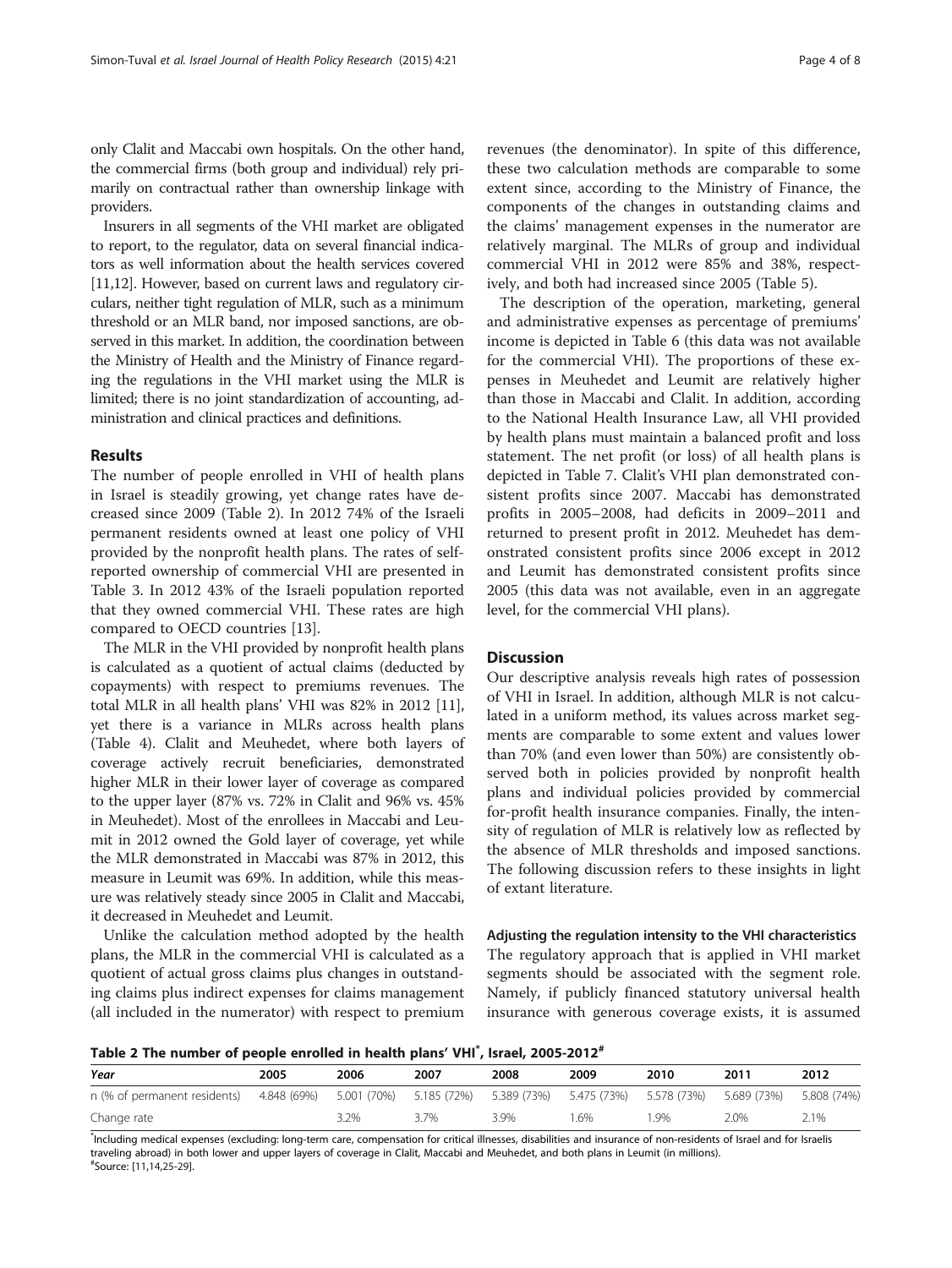<span id="page-4-0"></span>Table 3 The rate of self-reported ownership of commercial VHI, Israel, 2005-2012\*

| Year            | 2005 | 2007 | 2009 | 2012 |
|-----------------|------|------|------|------|
| % of population | 34%  | 32%  | 35%  | 43%  |

\* Source: Myers-JDC-Brookdale Institute's survey among adult population (≥22 years old). For this survey VHI included: medical expenses, dental care and compensation for critical illnesses. Presented at The 13<sup>th</sup> Dead Sea Conference on National Health Policy, December 2012.

that VHI plans operate at the margins. In this case, financial regulation that mainly assures solvency may be sufficient to protect the beneficiaries. If on the other hand, no universal coverage exists and most of the health care services are covered via VHI, material regulation should be adopted in addition to the financial one. Examples for this rationale can be found in the US and Europe. The US health care system, which was mostly based on privately financed VHI, enforced material regulation through the Patient Protection and Affordable Care Act by determining, for example, that health insurance plans that do not meet a targeted MLR threshold must provide rebates to their policyholders [\[7\]](#page-7-0). As opposed to this kind of material regulatory approach, no threshold is imposed in European countries, where the VHI market provides complementary and/or supplementary coverage to the universal one and allows more material regulative interventions targeted at statutory or substitutive to statutory schemes [\[6](#page-7-0)]. The Israeli VHI market resembles the European one, though it covers several essential services that are not covered by the statutory benefits package as in Europe such as dental care for children (older than 12 years old) and the elderly or physiotherapy and child development services

that are limited in the statutory coverage. VHI that provides these services might be considered as substitutive to the statutory coverage. Due to the importance of improving accessibility to essential services and given the high penetration rate of VHI in Israel, one would expect that tighter regulatory requirements would be applied. The relatively higher MLRs that were continuously observed in the upper layer of several nonprofit health plans and the group commercial VHI (e.g. 85-90%) may imply that setting high MLR threshold may be feasible in this context. The consistent low levels of MLR observed in several VHIs (45-70%) suggest that this kind of tighter regulatory approach is applied in a limited manner and that regulation is not necessarily adjusted to whether the coverage includes essential services.

Tighter regulation does not necessarily mean a uniform one. It may be warranted to better define the role of each VHI within segments, rather than applying uniform regulatory tools to the whole segment. For example, currently both the lower and the upper layers of coverage that are provided by the nonprofit health plans include essential services. Regulators may monitor the services included in the lower layer and assure that these are mainly essential services that were not included in the statutory coverage due to limited public resources. If this is imposed, then tighter regulatory interventions such as enforcement of MLR threshold could be justified regarding the lower layer, whereas the upper layer may be regulated less tightly (implementing different or no thresholds). In addition, MLR thresholds may be differentiated by the health plan's size. The next subchapter of the discussion will analyze the primary reasons for lower

| Health plan (% of the Israeli<br>permanent residents in 2012) | VHI (% of the Israeli<br>permanent residents in 2012) <sup>#</sup> | 2005 | 2006 | 2007 | 2008 | 2009 | 2010 | 2011 | 2012 |
|---------------------------------------------------------------|--------------------------------------------------------------------|------|------|------|------|------|------|------|------|
| Clalit (52.3%)                                                | Mushlam (36.4%)                                                    |      |      |      | 81%  | 85%  | 85%  | 89%  | 87%  |
|                                                               | Platinum $(13.4\%)$ <sup>§</sup>                                   |      |      |      | 37%  | 41%  | 51%  | 59%  | 72%  |
|                                                               | Total                                                              | 82%  | 82%  | 76%  | 75%  | 77%  | 76%  | 80%  | 83%  |
| Maccabi (25.0%)                                               | Silver Shield (0.5%)                                               |      |      |      | 88%  | 93%  | 89%  | 91%  | 90%  |
|                                                               | Gold Shield (21.1%) <sup>§</sup>                                   |      |      |      | 88%  | 95%  | 92%  | 95%  | 87%  |
|                                                               | Total                                                              | 89%  | 89%  | 88%  | 88%  | 94%  | 90%  | 93%  | 87%  |
| Meuhedet (13.6%)                                              | Adif (9.3%)                                                        |      |      |      | 81%  | 81%  | 80%  | 89%  | 96%  |
|                                                               | Si $(5.4\%)^9$                                                     |      |      |      | 33%  | 53%  | 57%  | 44%  | 45%  |
|                                                               | Total                                                              | 88%  | 79%  | 75%  | 69%  | 73%  | 73%  | 74%  | 79%  |
| Leumit (9.1%)                                                 | Silver (0.5%)                                                      |      |      |      | 57%  | 53%  | 57%  | 70%  | 69%  |
|                                                               | Gold (5.7%)                                                        |      |      |      | 65%  | 67%  | 67%  | 69%  | 69%  |
|                                                               | Total                                                              | 79%  | 75%  | 71%  | 64%  | 67%  | 67%  | 69%  | 69%  |

Table 4 Medical loss ratios<sup>\*</sup> of VHI, by health plan, 2005-2012<sup>\*\*</sup>

\* The MLR is calculated as quotient of actual claims (deducted by copayments) with respect to premiums revenues.

#Percentages do not add up to 100% since people may be enrolled in both layers of health plans' VHI.<br><sup>§</sup>Clalit Platinum was launched in 2007: In May 2012 Maccabi's Silver Shield coverage was closed for ne

<sup>§</sup>Clalit Platinum was launched in 2007; In May 2012 Maccabi's Silver Shield coverage was closed for new enrollment and united with Maccabi Gold Shield; Meuhedet Si and Leumit Gold were launched in 2004.

\*\*Source: [\[11](#page-7-0),[14,25-29\]](#page-7-0).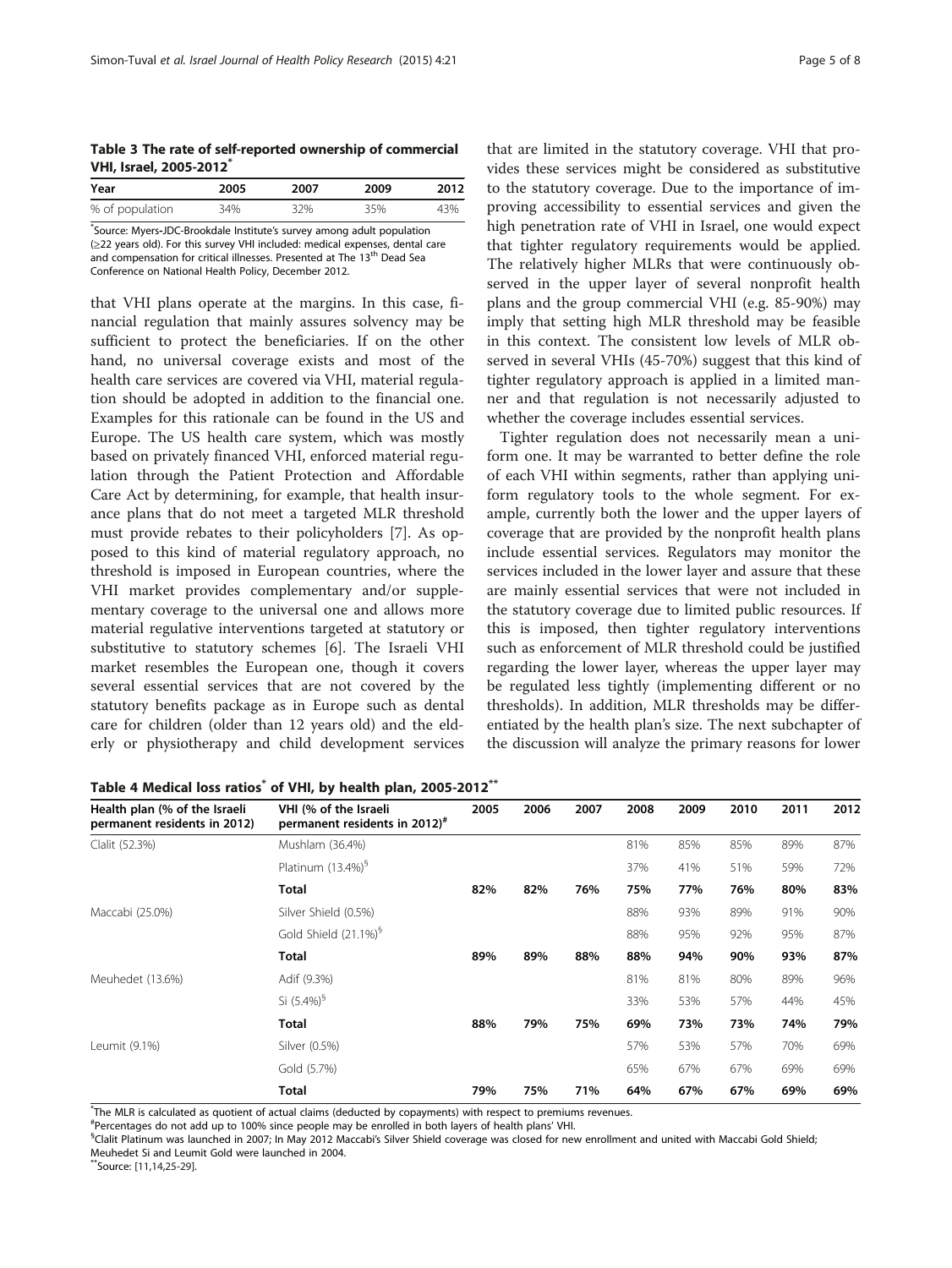<span id="page-5-0"></span>Table 5 Medical loss ratios<sup>\*</sup> of the commercial VHI, 2005-2012#

| VHI                                        | 2005 2006 2007 2008 2009 2010 2011 2012 |  |  |  |
|--------------------------------------------|-----------------------------------------|--|--|--|
| Individual 30% 31% 33% 36% 36% 35% 38% 38% |                                         |  |  |  |
| Group 77% 73% 69% 69% 71% 71% 84% 85%      |                                         |  |  |  |

\* The MLR is calculated as quotient of actual gross claims plus changes in outstanding claims plus indirect expenses for claims' management (all included in the numerator) with respect to premiums revenues (the denominator). # Source: [[12,16](#page-7-0)-[18,30-33](#page-7-0)].

MLRs. These include: continuous increase in premiums that is justified by continuous broadening of coverage; diseconomies of scale; guaranteed lifetime contracts and market concentration. In addition, it suggests corresponding material regulatory tools.

# Potential sources of low MLRs and suggested intervention tools

Our descriptive analysis reveals that MLRs lower than 80% are observed both in VHI provided by nonprofit health plans and VHI provided by for-profit commercial firms. MLRs observed in the nonprofit health plans consistently varied during the study follow-up period both between and within health plans (between coverage layers). The lower rate (72% in 2012) in the upper layer of coverage in Clalit (Platinum) may be attributed to its relatively recent launch date (2007) and to the fact that the annual enrollment rate is still high, thus relatively high proportion of its enrollees did not complete their waiting period and cannot submit medical claims. This explanation is not applicable to the Leumit (69% in 2012) and Meuhedet (45% in 2012) plans since their launch date was 2004, and their enrollment rates are relatively low. Thus, most of the beneficiaries already completed their waiting periods and are free to submit medical claims [[14](#page-7-0)]. In addition to the influence of the eligibility to submit medical claims that affects the numerator, these low rates may be attributed to an increase in premiums that influences the denominator. Adopting more material regulation could evaluate the services included in both layers of coverage, and if an increase in premiums is justified by the inclusion of additional services to the coverage, this inclusion may be monitored and limited. It is not inevitable that premiums will

Table 6 VHIs' expenses distribution by health plan, 2012<sup>\*</sup>

| Health plan                                                  | Clalit | Maccabi | Meuhedet | Leumit |
|--------------------------------------------------------------|--------|---------|----------|--------|
| Health care expenditures<br>(co-payments deducted)           | 83%    | 87%     | 79%      | 69%    |
| Operation, marketing, general<br>and administrative expenses | 14%    | 13%     | 21%      | 27%    |
| Surplus/deficit and financing<br>net expenses                | 4%     | $0\%$   | $0\%$    | 3%     |
| $*$ Source: [11]                                             |        |         |          |        |

Source: [\[11](#page-7-0)].

Table 7 Net profit of VHI by health plan (in millions NIS), 2005-2012\*

| Health plan 2005 2006 2007 2008 2009 2010 2011 2012                                                                                                                                                                               |  |  |                                        |  |  |
|-----------------------------------------------------------------------------------------------------------------------------------------------------------------------------------------------------------------------------------|--|--|----------------------------------------|--|--|
| Clalit -16 -15 17 30 62 128 97 68                                                                                                                                                                                                 |  |  |                                        |  |  |
| Maccabi                                                                                                                                                                                                                           |  |  | $16$ $18$ $2$ $16$ $-39$ $-21$ $-60$ 6 |  |  |
| Meuhedet –14 4 11 16 11 9 17 0                                                                                                                                                                                                    |  |  |                                        |  |  |
| Leumit 5 16 23 16 9 11 8 9                                                                                                                                                                                                        |  |  |                                        |  |  |
| $\frac{1}{2}$ . The contract of the contract of the contract of the contract of the contract of the contract of the contract of the contract of the contract of the contract of the contract of the contract of the contract of t |  |  |                                        |  |  |

\* Source: [\[11](#page-7-0),[14,25](#page-7-0)-[29\]](#page-7-0).

continuously increase due to additional coverage. If this additional coverage is implemented too frequently and is relatively non-essential, regulators may consider limiting it.

Another reason for the lower MLRs in Leumit and Meuhedet (nonprofit health plans) and the individual commercial VHI is diseconomies of scale which increase marketing, commission and administrative costs for both segments [[5,15\]](#page-7-0). This argument may be reinforced by the evidence of relatively low operational expenses (and higher MLRs) in Maccabi and Clalit as compared to Leumit and Meuhedet, yet material regulation that will enforce disclosure/reporting requirements to promote transparency will enable unbundling the non-medical expenses (administration, marketing, agents' commissions etc.) and assuring that health plan efficiently allocates its resources toward healthcare utilization of its beneficiaries. In the nonprofit health plans segment, it may be expected that the consistent profits (as observed in Leumit and Meuhedet) may enable an increase in their MLR through broadening coverage or shortening the eligibility waiting period while assuring solvency. As mentioned, data on the distribution of expenses among insurers in the commercial segment (both group and individual) was not available in recent years. However, data for 2005–2008 reveals that on average 12% of premium revenues were distributed for general and administrative expenses, while agents' commissions comprised an additional 20% of revenues [[16-18](#page-7-0)]. Empirical analysis from the US revealed an inverse relationship between employer group size and its loading fees [[19](#page-7-0)]. Evidence from 2011, the first year under the Affordable Care Act, revealed that US insurers reduced administrative costs nationally, but in the group (collective) markets no reduction in the nonmedical overhead was observed (lower administrative costs were offset by increased profits of a similar amount) [\[20\]](#page-7-0).

The lower MLRs observed in the individual commercial VHI may predominantly stem from the fact that the individual commercial VHI in Israel are based on guaranteed lifetime contracts, thus are subject to high uncertainty with regard to technological, morbidity and regulation changes. This necessitates caution and reliance on conservative assumptions in the pricing process. As opposed to that, both the health plans and group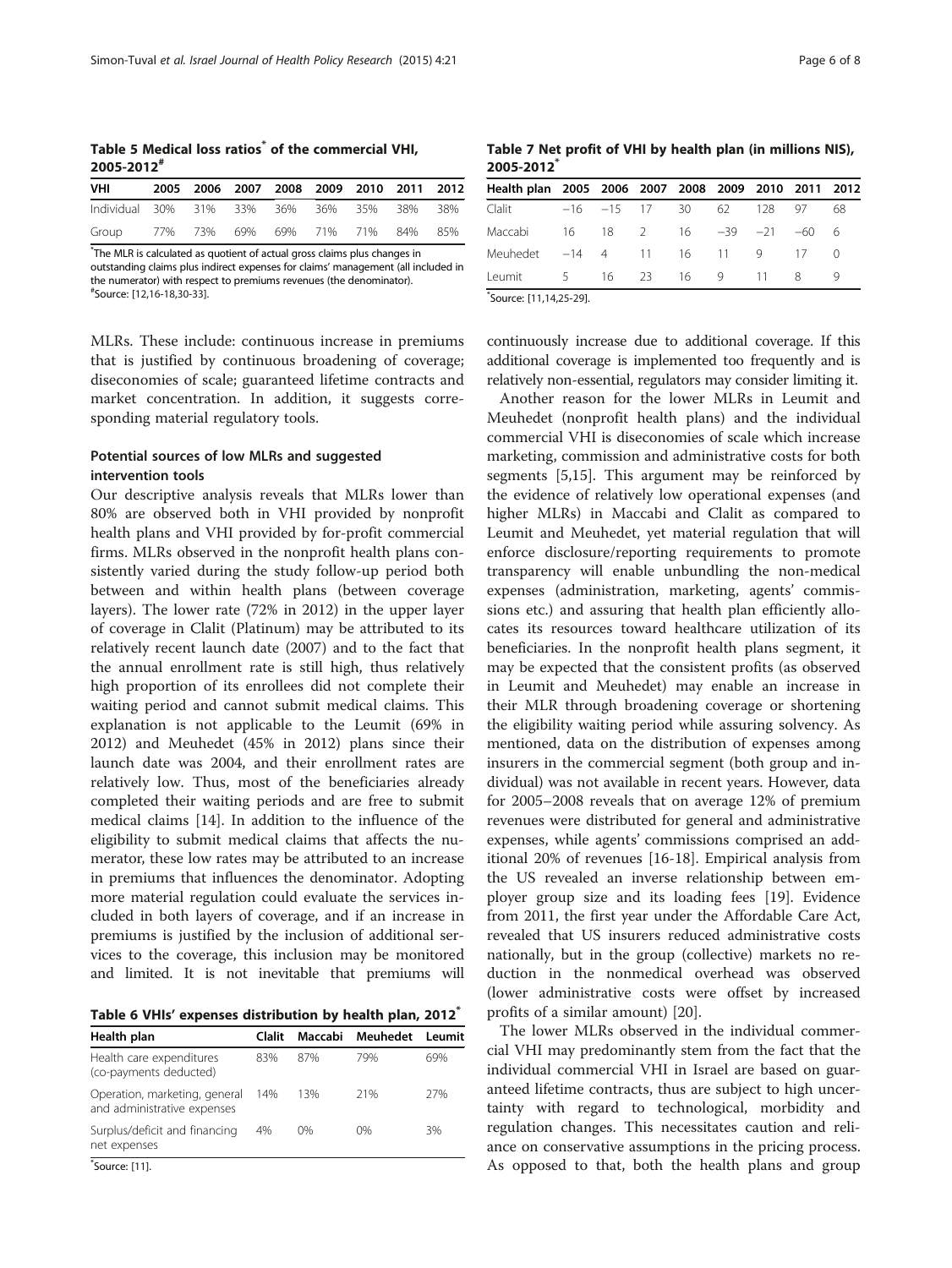commercial VHI can periodically change the statute terms (i.e. premiums levels and coverage) as needed. Evidence for this argument was found in the private health insurance market in Europe, where Hungarian health insurance plans that guarantee a lifetime contract demonstrated significantly lower MLR compared to Ireland's ceteris paribus (54% vs. 71% in 2006 [\[6](#page-7-0)]). But these low levels of MLR in the individual insurance policies are not inevitable. It should be demonstrated that these lifetime contracts are actually being kept by most of the beneficiaries until the contract ends. If this is not the case and the beneficiaries terminate the contract earlier due to inability to pay (premiums as well as copayments), regulators may request insurers to adjust the actuarial model to the actual behavior of most beneficiaries and this may result in reduction in premiums.

Another reason for relatively lower values of MLR in the individual commercial market relies on the lower bargaining power of the contract owner compared to this power in group commercial VHI (i.e. the employer) in lowering premiums and broadening coverage. However, as described before, the individual commercial VHI segment is less concentrated than the health plans and the group commercial segments as measured by the Herfindahl-Hirschman Index and the CR3 index. Our findings also contradict recent empirical evidence from the US [[21,22](#page-7-0)] of lower MLRs among insurers with monopoly power. This inconsistency may stem from the fact that the analysis in the US was focused on insurers within the individual commercial segment and that more prominent attributes may have influenced health insurance behavior. In addition, although the individual commercial VHI is relatively more competitive than the other two segments, all three segment are operating under imperfect competition with three firms comprising, in terms of income, 69% of the individual commercial market and 95% of the nonprofit health plans and group commercial segment. In the nonprofit health plans segment this problem is aggravated due to the fact that beneficiaries are relatively captive customers, since they are required to be enrolled in the health plan for the statutory coverage in order to purchase its VHI and cannot opt for a VHI of another health plan without changing the entire provision of the statutory health care coverage including primary care physician, pediatrician etc. These conditions necessitate relatively tight material regulation which is targeted at consumer protection.

Although MLR may be used as a regulatory tool to protect consumers, it is well known that it ignores several aspects. These include health gains and the beneficiaries' experience [[5,23](#page-7-0)]. Both components of MLR – premiums and expenditures – do not exclusively reflect these outcomes [[5](#page-7-0)]. Thus, it is recommended to consider developing an unbiased measure for health gain and for the

beneficiaries' experience both when purchasing health insurance and when submitting claims as part of regulatory intervention. Indeed, in July 2014 the Ministry of Finance in Israel published a service quality index of the commercial VHI plans which focused on the claims handling process. This index refers to the proportions of accepted claims and to the promptness in which they were managed. The World Health Organization (WHO) has defined health systems' "responsiveness" as comprised of aspects such as: choice, communication, confidentiality, quality of amenities and prompt attention [\[3,24\]](#page-7-0). Surveys of these measures may need to be routinely and consistently implemented and reported. Following the estimation of these aspects, there is a need to develop a comprehensive adequate summary measure of VHI's value. It may be applied by an estimation of the relative weights of different outcomes from the beneficiaries' point of view.

## Conclusion

The current study analyzed MLR as an indicator that may be adopted by regulators in order to improve the protection of beneficiaries and may reflect the intensity of regulation in the VHI market. VHI in Israel covers several essential services that are not covered by the statutory benefits package due to budget constraints. It is demonstrated that although regulators in Israel are not subject to obligatory restrictions, a less tight regulative approach was adopted in spite of the fact that consistent low levels of MLR are observed. This was found to be the case even in policies that provide several essential services which are not included in the statutory coverage due to public budget constraints. Given the high penetration rate of VHI in Israel, there might be a need to consider adopting tighter material regulation in this market in order to improve the protection of beneficiaries. This regulation may include standardization and transparency of MLR data, adjustments to the nature of the services covered (i.e. through distinction between essential and less essential coverage), imposing MLR thresholds, limitation of services covered and adjusting the actuarial models to the beneficiaries' behavior. The ability to apply these regulations depends on the existence of transparent and reliable databases and rigorous standardization requirements regarding accounting, administration and clinical practices and definitions.

#### Endnotes

<sup>a</sup>These health plans function as insurers as well as providers. In other countries they may be referred to as HMOs (health maintenance organizations), MCOs (managed care organizations) "sick funds" [[1](#page-7-0)] or mutualities [\[6](#page-7-0)].

<sup>b</sup>Dental care is excluded from the analysis of policies provided by commercial insurance companies.